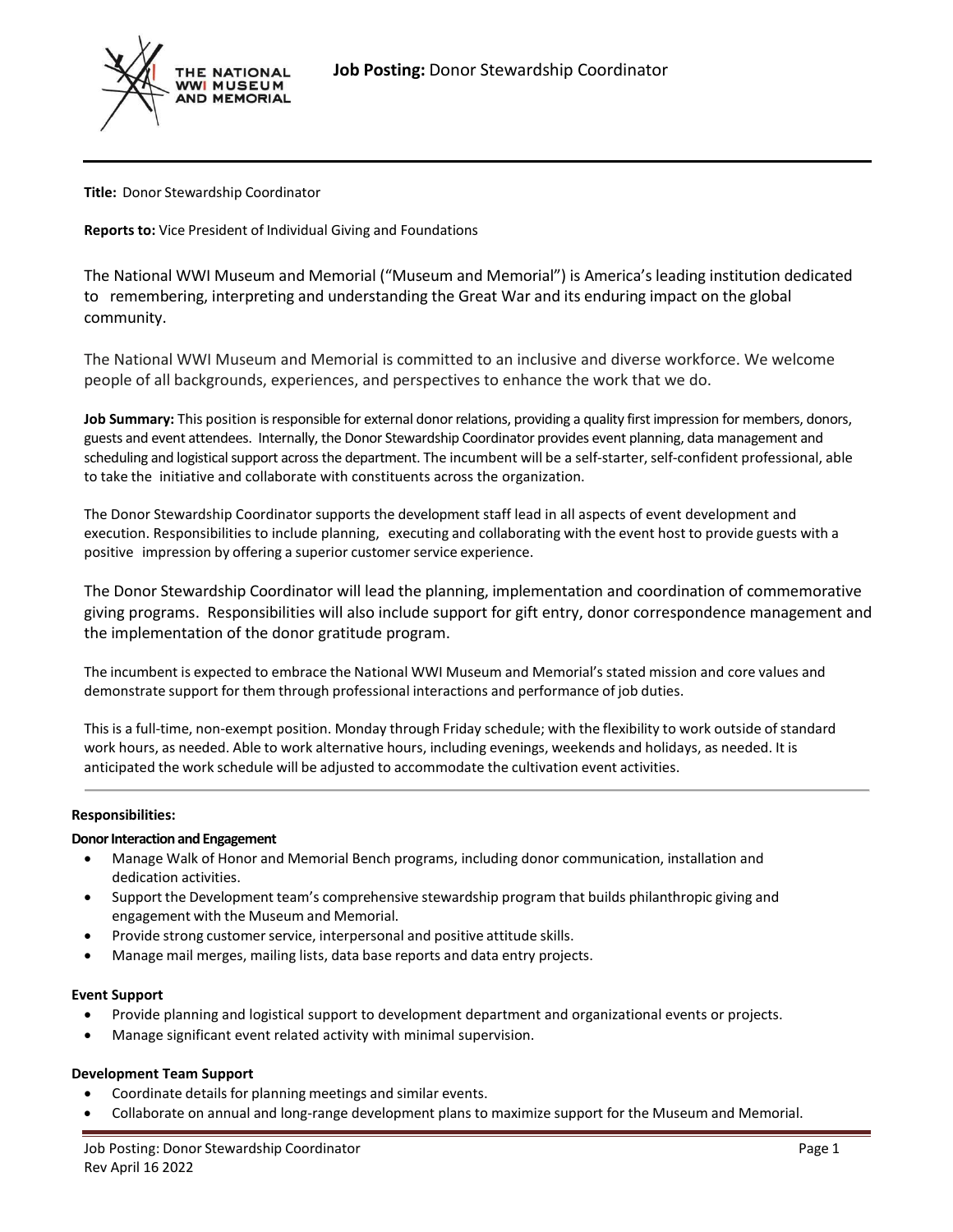

- Update job knowledge by participating in educational opportunities; maintaining personal networks.
- Be able to work flexible hours, including evenings, weekends and holidays.
- Other duties as assigned.

**Education and Experience:** Some college, Associates degree or above is desired and/or related work experience in a businesssetting. Nonprofit and/or fundraising experience is a plus.

- Exceptional attention to detail
- Pleasant and highly professional demeanor, able to work with community and business leaders.
- Able to manage several projects, some will be deadline driven.
- Strong creative thinking/problem solving skills.
- Proficient in Microsoft Office products and data-base products.
- Prior customer service experience.
- Strong communication and organizational skills, able to work with internal and external contacts to resolve problems or concerns.
- Positive/calm disposition, experience with handling stressful, fast-paced situations and dealing effectively with conflict.

Must show proof of being fully vaccinated for COVID-19, to work safely with staff, volunteers, and guests in the Museum and Memorial. Applicants who become fully vaccinated by their start date will also be welcome.

*Work Environment: Thisjob operates in a professional office environment. Thisrole routinely usesstandard office equipment such as computers, phones, photocopiers, filing cabinets, fax machines, point ofsale computer equipment.*

Physical Demands: The physical demands described here are representative of those that must be met by an employee to successfully perform the essential functions of this job. While performing the duties of this job, the employee is regularly reguired to talk and hear. This position can fluctuate between a sedentary role, or is very active one that *requiresstanding, walking, bending, kneeling, stooping, crouching, crawling and climbing or balancing many times* throughout the day. The employee must frequently lift and/or move up to 15 pounds and occasionally lift and/or move up to 25 pounds. Specific vision abilities required by this job include close vision, distance vision, color vision, peripheral *vision, depth perception and ability to adjust focus.*

The above statements are intended to describe the general nature and level of work being performed by the employee assigned to this job. They are not intended to be an exhaustive list of all responsibilities, duties, skills or working conditions.

## **The National WWI Museum and Memorial is an equal opportunity employer.**

The National WWI Museum and Memorial is an equal opportunity employer and complies with all applicable federal, state, and local fair employment practices laws. The Museum and Memorial strictly prohibits and does not tolerate discrimination against employees, applicants, or any other covered persons because of race, color, religion, creed, national origin or ancestry, ethnicity, sex (including pregnancy), gender (including gender nonconformity and status as a transgender or transsexual individual), age, physical or mental disability, citizenship, past, current, or prospective service in the uniformed services, genetic information, sexual orientation, familial status, marital status, or any other characteristic protected under applicable federal, state, or local law. All Museum and Memorial employees, other workers, and representatives are prohibited from engaging in unlawful discrimination. This policy applies to all terms and conditions of employment, including, but not limited to, hiring, training, promotion, discipline, compensation, benefits, and termination of employment. The Museum and Memorial complies with the